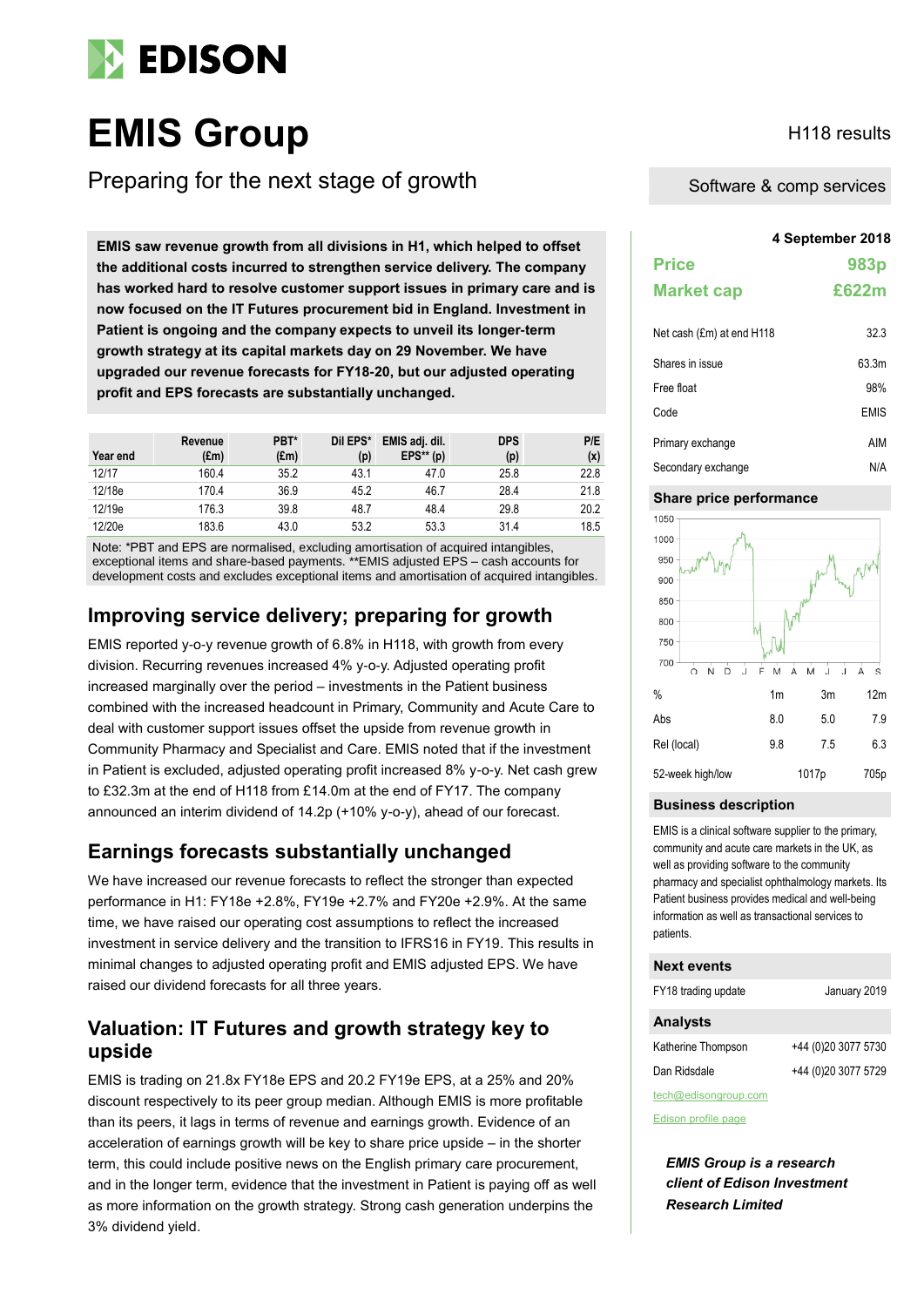

# **Review of H118 results**

#### **Exhibit 1: EMIS half-year results**

| £m                                                    | H118        | H117    | % y-o-y    |
|-------------------------------------------------------|-------------|---------|------------|
| Revenues                                              | 84.5        | 79.2    | 6.8%       |
| Gross margin (%)                                      | 90.4%       | 90.1%   | 0.3%       |
| <b>EBITDA</b>                                         | 24.7        | 23.5    | 5.1%       |
| EBITDA margin (%)                                     | 29.2%       | 29.7%   | $(0.5\%)$  |
| Normalised EBIT                                       | 16.4        | 16.7    | $(2.2\%)$  |
| <b>EMIS adjusted EBIT</b>                             | 17.6        | 17.5    | 0.6%       |
| Reported EBIT                                         | 12.9        | 10.5    | 23.3%      |
| Normalised EBIT margin (%)                            | 19.4%       | 21.1%   | $(1.8\%)$  |
| EMIS adjusted EBIT margin (%)                         | 20.8%       | 22.1%   | (1.3%)     |
| Reported EBIT margin (%)                              | 15.3%       | 13.2%   | 2.0%       |
| Net interest income                                   | (0.2)       | (0.2)   | 2.7%       |
| Normalised PBT                                        | 16.5        | 16.9    | $(2.4\%)$  |
| Reported PBT                                          | 13.1        | 10.7    | 22.5%      |
| Tax                                                   | (2.4)       | (2.1)   | 18.5%      |
| Normalised net income after Minority Interests        | 12.7        | 13.2    | $(3.4\%)$  |
| Reported net income after Minority Interests          | 10.1        | 8.2     | 23.1%      |
| Normalised diluted EPS (p)                            | 20.2        | 20.9    | (3.5%)     |
| EMIS adjusted diluted EPS (p)                         | 22.1        | 22.1    | $0.0\%$    |
| Reported basic EPS (p)                                | 16.1        | 13.1    | 22.9%      |
| Net cash                                              | 32.3        | 10.5    | 208.2%     |
| Source: EMIS, Edison Investment Research              |             |         |            |
| <b>Exhibit 2: EMIS divisional half-yearly results</b> |             |         |            |
| £m                                                    | H118        | H117    | % y-o-y    |
| <b>Revenues</b>                                       |             |         |            |
| Primary, Community and Acute Care (PCA)               | 60.60       | 58.48   | 3.6%       |
| Community Pharmacy (CP)                               | 12.32       | 10.85   | 13.5%      |
| Specialist and Care (S&C)                             | 10.12       | 8.41    | 20.4%      |
| Patient                                               | 1.50        | 1.45    | 3.9%       |
| <b>Total</b>                                          | 84.55       | 79.19   | 6.8%       |
| Adjusted operating profit                             |             |         |            |
| Primary, Community and Acute Care                     | 16.10       | 16.11   | $(0.0\%)$  |
| <b>Community Pharmacy</b>                             | 3.52        | 2.58    | 36.4%      |
| Specialist and Care                                   | 0.38        | (0.06)  | N/A        |
| Patient                                               | (1.67)      | (0.33)  | 409.8%     |
| Central costs                                         | (0.71)      | (0.79)  | $(10.2\%)$ |
| Total adjusted operating profit                       | 17.62       | 17.51   | 0.6%       |
| <b>Reported operating profit</b>                      |             |         |            |
| Primary, Community and Acute Care                     | 11.36       | 9.76    | 16.3%      |
| <b>Community Pharmacy</b>                             | 2.92        | 2.21    | 32.3%      |
| Specialist and Care                                   | 0.05        | (0.39)  | N/A        |
| Patient                                               | (0.71)      | (0.33)  | 116.5%     |
| Central costs                                         | (0.71)      | (0.79)  | $(10.2\%)$ |
| Total reported operating profit                       | 12.91       | 10.47   | 23.3%      |
| Adjusted operating margin (%)                         |             |         |            |
| Primary, Community and Acute Care                     | 26.6%       | 27.5%   | $(1.0\%)$  |
| <b>Community Pharmacy</b>                             | 28.5%       | 23.8%   | 4.8%       |
| Specialist and Care                                   | 3.7%        | (0.7%)  | 4.4%       |
| Patient                                               | $(111.1\%)$ | (22.6%) | $(88.4\%)$ |
| Total adjusted operating margin (%)                   | 20.8%       | 22.%1   | (1.3%)     |
| Source: EMIS                                          |             |         |            |

EMIS reported y-o-y revenue growth of 6.8%, with growth from every division. Recurring revenues increased 4% y-o-y. Adjusted operating profit increased marginally over the period – investments in the Patient business combined with the increased headcount in PC&A to deal with customer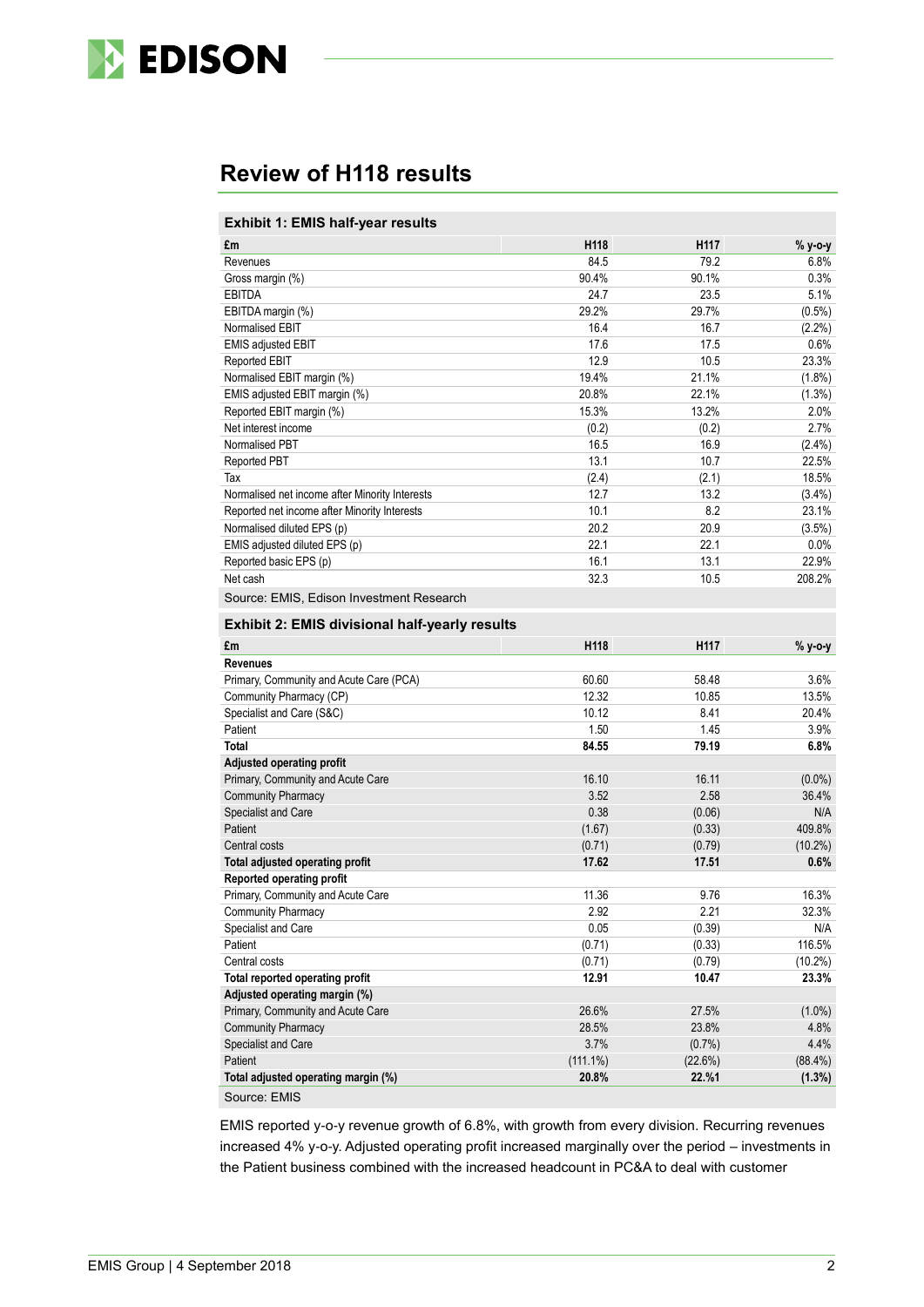

support issues offset the upside from revenue growth in CP and S&C. The company noted that if the investment in Patient is excluded, adjusted operating profit increased 8% y-o-y.

The company incurred an effective tax rate of 19.1% in H118, resulting in flat EMIS adjusted diluted EPS on a year-on-year basis. The company ended H118 with net cash of £32.3m, up from £10.5m a year ago and £14.0m at the end of FY17. We note that the company has not yet finalised the amount it owes to NHS Digital (provided for last year as an £11.2m exceptional item). The company expects the amount to be covered by the charge already taken – we believe this is likely to be paid out in H218.

The company announced a 10% y-o-y increase in the interim dividend to 14.2p, ahead of our 13.4p forecast.

# **Business update**

# **Update on short-term priorities**

When we wrote after FY17 results, we highlighted that the company had three short-term priorities.

- Resolve the primary care support issue
- The shift from GPSoC to IT Futures
- Upgrade EMIS Web

The company believes it has made good progress in resolving the customer support issue in Primary Care. Support and development headcount was increased to deal with the backlog of software issues and to make sure that on an ongoing basis, EMIS can continue to meet NHS Digital service level agreements, which it has done since 1 July. The company noted that as well as bringing Primary Care service levels up to the required level, it has also worked on completing outstanding commercial agreements in Community and Acute Care. It has invested in the leadership team for the wider group, with a focus on service delivery, with the current team of 46 including 18 new hires.

In late March, NHS Digital confirmed that the GPSoC framework would be extended until the end of 2019, to give it more time to develop the new IT Futures framework. EMIS has just received the first set of information from NHS Digital regarding requirements, and expects two more releases of information over the next few months. The company can have a dialogue with NHS Digital up until the end of this year. From the start of next year, the formal bid process begins, with each prospective technology supplier submitting their proposals to NHS Digital The company expects that the new framework will be agreed by next summer.

Alongside this, the company is looking to upgrade EMIS Web. This is somewhat of a chicken-andegg scenario – the company will need to be sure that it can support all of the requirements of the new framework, but does not want to fix its technology roadmap before the full scope of requirements, and confirmation that it has been successful in being selected to go on the framework, have been received. It is currently talking to user groups in primary and community care to create a user-defined roadmap for the upgrades and is starting to develop an understanding of the requirements of IT Futures. Unlike the introduction of EMIS Web, upgrades are likely to be put through on a modular basis, and will not require EMIS staff on GP premises to effect the upgrades.

# **Long-term growth plan nearing completion**

The company has indicated for several months that it is defining its long-term growth strategy and is working on its five-year product roadmap. It plans to unveil this at its capital markets day on 29 November. We assume that by then, the company will have a clearer picture of the requirements and opportunities thrown up by IT Futures.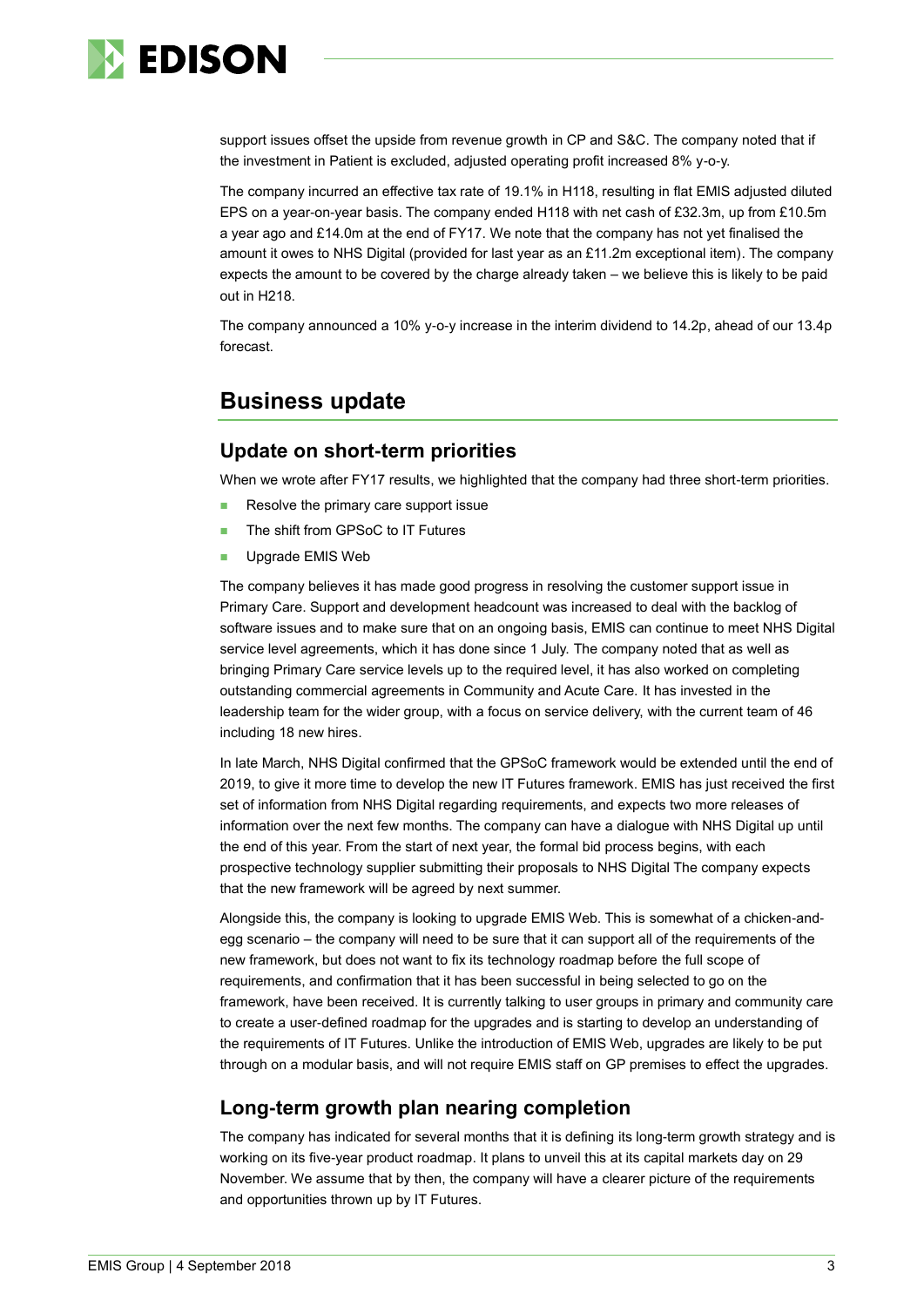

# **Primary, Community and Acute Care: Investing in service delivery**

PCA grew revenues 3.6% y-o-y while maintaining flat adjusted operating profit. Upside from the one-off Australian licence sale in Acute was offset by the costs of extra headcount brought in to improve the Primary Care support function.

In **Primary Care,** market share in the UK was maintained at 56%. This business continues to participate in the Scotland bid for primary care, where it currently has 54% market share and generates revenues of c £2.5m pa. Management noted that it has finite resources and depending on the requirements for both the new Scottish framework and IT Futures, it may have to make decision on whether it can continue to be involved in Scotland. The division's Egton business is seeing growth in several areas: CCG (Clinical Commissioning Group)-funded NHS Wi-Fi, paper records digitisation services and automated arrivals kiosks.

**Community Care** won several new contracts, increasing market share by 1% to 18%. A new Windows-based mobile app was released in beta for "clinicians on the go".

The **Acute** business increased its market share of the hospital pharmacy business by 3% to 32% (maintained No 2 position) and maintained its No 2 position and 19% market share in A&E. Despite its announced withdrawal from the Australian market, it signed a licence for legacy software in the Northern Territory in Australia and agreed a support and maintenance contract until the customer has switched to a new software provider.

# **Community Pharmacy: Revenue and profit growth**

CP saw strong revenue growth of 13.5% y-o-y and adjusted operating profit growth of 36.4%.The business maintained its market share at 37%. The roll-out of ProScript Connect across the direct estate continued (2,277 customers now upgraded; 69% of direct estate) as well as across the Celesio independent estate (880 sites upgraded; 44% of estate). While the shift to ProScript Connect in itself does not increase revenues, the new software provides opportunities for EMIS to sell add-on modules and hardware.

Celesio has decided not to roll ProScript Connect out to its Lloyds Pharmacies estate – we had expected this to take EMIS's market share up to nearly 50%. EMIS believes that this process may be restarted at some point in the future.

# **Specialist and Care: Back on track**

New Care screening programmes that started in H117 contributed to the strong y-o-y revenue growth of 20.4% for S&C. The division was profitable at the adjusted operating profit level, increasing from a margin of 2.0% in H217 to 3.7% in H118.

# **Patient: Early days**

The Patient business is still in investment mode. The business released a new version of Patient Access during H118 which is now being used by 2.2m patients. Management presented some usage statistics for Access, showing that in H118 monthly users increased 34% y-o-y, log-ins increased 21%, medical record views 49%, appointments booked 14% and repeat prescriptions 27%. As the company views Patient Access as the gateway to NHS services and third-party healthcare offerings, this bodes well for the development of the Patient business in the longer term.

The Patient.info part of the business saw average page views per month increase from 25m in H217 to 26m in H118, after the upgrade of the website in H217. Since the end of H118, a change in Google algorithms has reduced traffic to the site and this is likely to have a negative impact on advertising revenues in H218. We note that Patient.info has been affected by Google search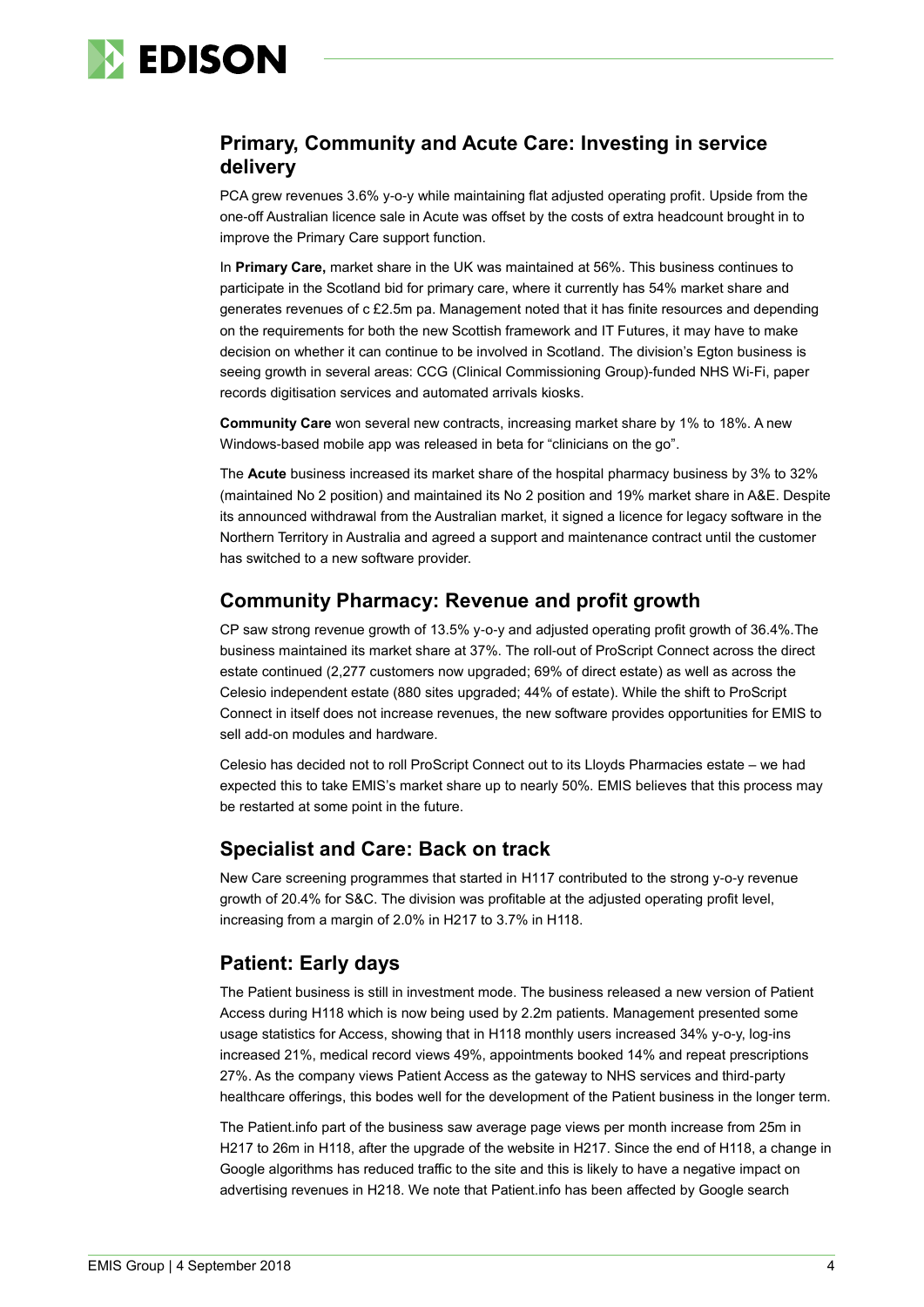

algorithms changing in the past; in our view this is an ongoing cost of doing business when the majority of traffic is generated via Google.

# **Outlook and changes to forecasts**

The company traded in line with expectations in H118 and management anticipates that it will meet the board's expectations for the full year. We have made the following changes to our forecasts:

- **Revenues:** we have reflected the one-off licence sale in Acute, and increased our forecasts for Specialist and Care, based on H1 performance. We have increased our Community Pharmacy forecast for FY18, reflecting the strong performance in H118, but we have removed any revenues from Lloyds pharmacies until the ProScript Connect roll-out is resumed.
- **Adjusted operating profit:** we make minimal changes in FY18, assuming that increased headcount for support and development counteracts the increase in revenues. For FY19 and FY20, we have reflected the shift to IFRS 16, removing c £1.75m of operating lease expenditure and adding in £1.45m of depreciation and £0.3m in interest charges.
- **Dividend:** we have increased this in FY18-20 to reflect the higher than expected interim dividend.
- **Net cash:** we have added £8m to debt in FY19 reflecting the capitalisation of operating leases. We have also reflected the changes in HMRC deadlines for paying corporation tax. As a very large corporation (taxable profits of at least £20m per annum), EMIS currently pays tax for a given fiscal year in months seven and 10 of the current year and months one and four of the following year. For fiscal years starting on or after 1 April 2019 (ie FY20 for EMIS), this will shift to months 3, 6, 9 and 12 in the current year. Consequently. EMIS will end up paying 18 months of tax in FY20 before reverting to 12 months in FY21.

| £'000s                                     | FY18e   | FY18e      | Change | $V - O - V$ | FY <sub>19e</sub> | FY19e   | Change   | $V-O-V$ | FY20e   | FY20e   | Change   | y-o-y |
|--------------------------------------------|---------|------------|--------|-------------|-------------------|---------|----------|---------|---------|---------|----------|-------|
|                                            | Old     | <b>New</b> |        |             | Old               | New     |          |         | Old     | New     |          |       |
| Revenues                                   | 165.748 | 170.420    | 2.8%   | 6.3%        | 171.567           | 176.280 | 2.7%     | 3.4%    | 178.455 | 183.644 | 2.9%     | 4.2%  |
| Normalised operating profit                | 36,200  | 36.360     | 0.4%   | 4.2%        | 39.230            | 39,429  | 0.5%     | 8.4%    | 42.263  | 42,630  | 0.9%     | 8.1%  |
| Reported operating profit                  | 28,482  | 28.642     | 0.6%   | 169.2%      | 31.512            | 31.711  | 0.6%     | 10.7%   | 34.784  | 35.151  | 1.1%     | 10.8% |
| EMIS adjusted operating profit             | 37,156  | 37.336     | 0.5%   | $-0.2%$     | 39.028            | 39.257  | 0.6%     | 5.1%    | 42.304  | 42.689  | 0.9%     | 8.7%  |
| Normalised EPS (p)                         | 45.0    | 45.2       | 0.5%   | 4.9%        | 48.7              | 48.7    | $-0.1%$  | 7.7%    | 53.1    | 53.2    | 0.3%     | 9.4%  |
| Reported EPS (p)                           | 35.3    | 35.9       | l.8%   | 180.7%      | 39.0              | 39.0    | $-0.1%$  | 8.6%    | 43.6    | 43.8    | 0.4%     | 12.2% |
| EMIS adjusted EPS (p)                      | 46.5    | 46.7       | 0.5%   | $-0.7%$     | 48.4              | 48.4    | 0.0%     | 3.6%    | 53.2    | 53.3    | 0.3%     | 10.2% |
| Net cash/(debt)                            | 17,682  | 17,796     | 0.6%   | 27.2%       | 32.072            | 24.693  | $-23.0%$ | 38.8%   | 49,049  | 37,838  | $-22.9%$ | 53.2% |
| $ -$<br>$\sim$<br>$\overline{\phantom{0}}$ |         |            |        |             |                   |         |          |         |         |         |          |       |

#### **Exhibit 3: Changes to forecasts**

Source: Edison Investment Research

# **Valuation**

The EMIS share price has now recovered to the level it was at before the NHS Digital support issue was announced. However it continues to trade at a discount to peers on a P/E and EV/EBITDA basis for FY18e and FY19e. In terms of profitability, EMIS performs at the top end of the range; however, limited revenue growth means that its earnings growth lags its peers. With the Primary Care business support issues seemingly resolved, this removes one obstacle to share price recovery. Uncertainty over the outcome of IT Futures as well as the wait to hear the company's long-term strategy are likely to weigh on the share price in the short term. A credible plan to drive growth above the low-to-mid single digits currently forecast is likely to be the first trigger for share price upside.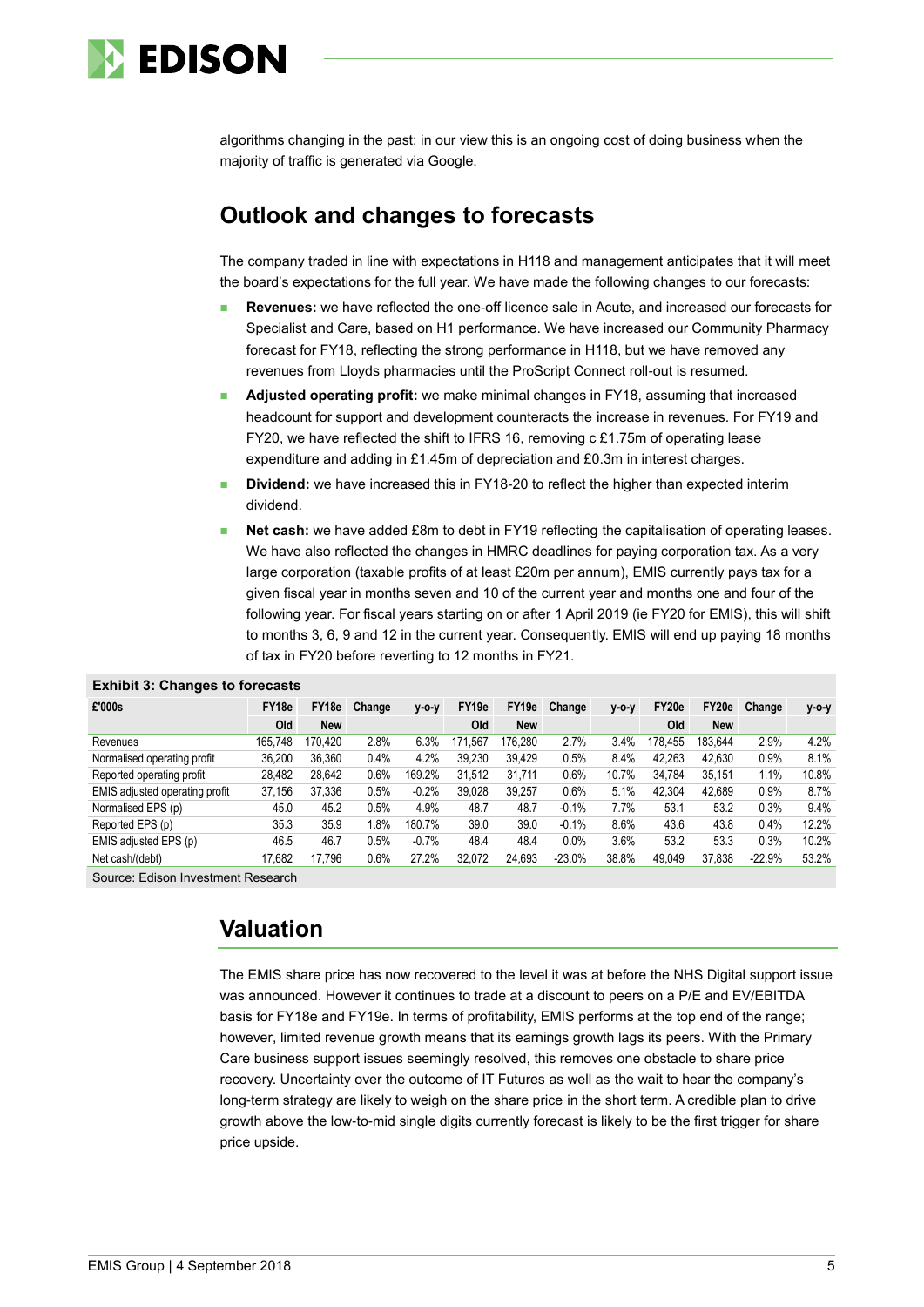

#### **Exhibit 4: Peer group valuation multiples**

|                         | EV/sales(x) |       | P/E(x) |      |       | EV/EBIT (x) |      |       |       | EV/EBITDA (x) |       | Dividend yield (%) |         |         |         |
|-------------------------|-------------|-------|--------|------|-------|-------------|------|-------|-------|---------------|-------|--------------------|---------|---------|---------|
|                         | 2017        | 2018e | 2019e  | 2017 | 2018e | 2019e       | 2017 | 2018e | 2019e | 2017          | 2018e | 2019e              | 2017    | 2018e   | 2019e   |
| <b>EMIS</b>             | 3.9         | 3.7   | 3.6    | 22.8 | 21.8  | 20.2        | 18.2 | 17.4  | 16.1  | 12.9          | 12.5  | 11.7               | 2.6%    | 2.9%    | $3.0\%$ |
| EMIS (cash R&D)         |             | 3.9   | 3.7    | 3.6  | 20.9  | 21.0        | 20.3 | 17.0  | 17.0  | 16.2          |       |                    |         |         |         |
| <b>AllScripts</b>       | 2.5         | 2.1   | 2.0    | 23.6 | 19.2  | 16.9        | 17.1 | 16.3  | 14.7  | 12.2          | 10.8  | 9.9                | 0.0%    | 0.0%    | 0.0%    |
| athenahealth            | 5.1         | 4.7   | 4.2    | 62.1 | 35.8  | 31.7        | 35.9 | 27.3  | 23.9  | 20.7          | 17.2  | 15.1               | $0.0\%$ | $0.0\%$ | 0.0%    |
| Cegedim                 | 1.5         | 1.4   | 1.4    | 35.0 | 16.4  | 13.2        | 18.1 | 16.9  | 14.5  | 8.7           | 8.2   | 7.5                | $0.0\%$ | 0.4%    | 1.9%    |
| Cerner                  | 4.1         | 3.9   | 3.6    | 27.4 | 26.0  | 23.4        | 18.2 | 19.3  | 16.9  | 12.7          | 13.1  | 11.8               | 0.0%    | 0.0%    | 0.0%    |
| Craneware               | 11.0        | 9.5   | 8.3    | 54.3 | 46.5  | 39.9        | 37.7 | 31.6  | 26.9  | 34.7          | 29.6  | 25.5               | 1.0%    | 1.1%    | 1.1%    |
| CompuGroup              | 5.1         | 4.2   | 4.2    | 60.4 | 23.0  | 22.4        | 33.4 | 20.4  | 20.2  | 23.1          | 16.4  | 16.2               | 0.0%    | 0.8%    | 0.8%    |
| Nexus                   | 3.4         | 3.0   | 2.8    | 42.3 | 32.8  | 27.3        | 30.0 | 23.2  | 19.5  | 16.9          | 14.8  | 13.0               | 0.6%    | 0.6%    | 0.6%    |
| <b>Quality Systems</b>  | 2.8         | 2.7   | 2.6    | 32.7 | 32.4  | 28.6        | 23.9 |       |       | 18.8          | 17.9  | 15.8               | $0.0\%$ | 0.0%    | 0.0%    |
|                         |             |       |        |      |       |             |      |       |       |               |       |                    |         |         |         |
| Average                 | 4.4         | 3.9   | 3.6    | 42.2 | 29.0  | 25.4        | 26.8 | 22.1  | 19.5  | 18.5          | 16.0  | 14.4               | 0.2%    | 0.4%    | $0.6\%$ |
| Median                  | 3.7         | 3.4   | 3.2    | 38.6 | 29.2  | 25.3        | 27.0 | 20.4  | 19.5  | 17.8          | 15.6  | 14.0               | $0.0\%$ | 0.2%    | 0.3%    |
| EMIS vs peer median (%) |             |       |        |      | (25)  | (20)        |      |       |       |               | (22)  | (18)               |         |         |         |

Source: Edison Investment Research, Bloomberg (as at 3 September)

#### **Exhibit 5: Peer group financial metrics**

|                        |        | Market   | EBIT margin (%) |       | EBITDA margin (%)                                             |       |       |       | Rev growth (%) |       | EPS growth (%) |            |        |       |
|------------------------|--------|----------|-----------------|-------|---------------------------------------------------------------|-------|-------|-------|----------------|-------|----------------|------------|--------|-------|
|                        | Y/E    | cap(m)   | 2017            | 2018e | 2019e                                                         | 2017  | 2018e | 2019e | 2017           | 2018e | 2019e          | 2017       | 2018e  | 2019e |
| <b>EMIS</b>            | 31 Dec | £622     | 21.8%           | 21.3% | 22.4%                                                         | 30.7% | 29.8% | 30.7% | 1.0%           | 6.3%  | 3.4%           | (12.9)%    | 4.9%   | 7.7%  |
| EMIS (cash R&D)        |        |          | 23.3%           | 21.9% | 22.3%                                                         |       |       |       |                |       |                | (4.4)%     | (0.7)% | 10.2% |
|                        |        |          |                 |       |                                                               |       |       |       |                |       |                |            |        |       |
| <b>AllScripts</b>      | 31-Dec | \$2.551  | 14.7%           | 12.8% | 13.6%                                                         | 20.7% | 19.5% | 20.2% | 16.5%          | 20.2% | 4.9%           | 12.7%      | 22.7%  | 13.9% |
| athenahealth           | 31-Dec | \$6,233  | 14.3%           | 17.0% | 17.7%                                                         | 24.8% | 27.1% | 28.1% | 12.7%          | 10.5% | 9.9%           | 30.5%      | 73.5%  | 12.7% |
| Cegedim                | 31-Dec | €441     | 8.2%            | 8.5%  | 9.5%                                                          | 16.9% | 17.6% | 18.3% | 6.5%           | 2.7%  | 4.2%           | (160)%     | 113.9% | 24.2% |
| Cerner                 | 31-Dec | \$21.421 | 22.4%           | 20.1% | 21.2%                                                         | 32.0% | 29.7% | 30.3% | 7.2%           | 5.2%  | 8.3%           | 3.5%       | 5.1%   | 11.3% |
| Craneware              | 30-Jun | £611     | 29.1%           | 30.0% | 30.7%                                                         | 31.7% | 32.0% | 32.4% | 16.0%          | 16.0% | 14.6%          | 10.7%      | 16.7%  | 16.5% |
| CompuGroup             | 31-Dec | € 2.666  | 15.3%           | 20.4% | 21.1%                                                         | 22.1% | 25.3% | 26.2% | 4.0%           | 22.9% | $(2.3)\%$      | $(12.6)\%$ | 162%   | 2.5%  |
| Nexus                  | 31-Dec | €413     | 11.2%           | 13.0% | 14.3%                                                         | 19.9% | 20.4% | 21.4% | 11.2%          | 11.3% | 8.3%           | 17.9%      | 29.0%  | 20.0% |
| <b>Quality Systems</b> | 31-Mar | \$1,470  | 11.6%           | 11.6% | 12.4%                                                         | 14.8% | 15.3% | 16.3% | 4.2%           | 2.1%  | 5.7%           | (14.6)%    | 1.0%   | 13.2% |
|                        |        |          |                 |       |                                                               |       |       |       |                |       |                |            |        |       |
| Average                |        |          | 15.9%           | 16.7% | 17.6%                                                         | 22.9% | 23.4% | 24.2% | 9.8%           | 11.3% | 6.7%           | 6.9%       | 44.4%  | 12.9% |
| Median                 |        |          | 14.5%           | 15.0% | 16.0%                                                         | 21.4% | 22.9% | 23.8% | $9.2\%$        | 10.9% | 7.0%           | 7.1%       | 25.9%  | 13.5% |
| $\sim$ $\sim$ $\sim$   |        |          |                 |       | $\mathbb{R}^n$ is the set of $\mathbb{R}^n$ in $\mathbb{R}^n$ |       |       |       |                |       |                |            |        |       |

Source: Edison Investment Research, Bloomberg (as at 3 September)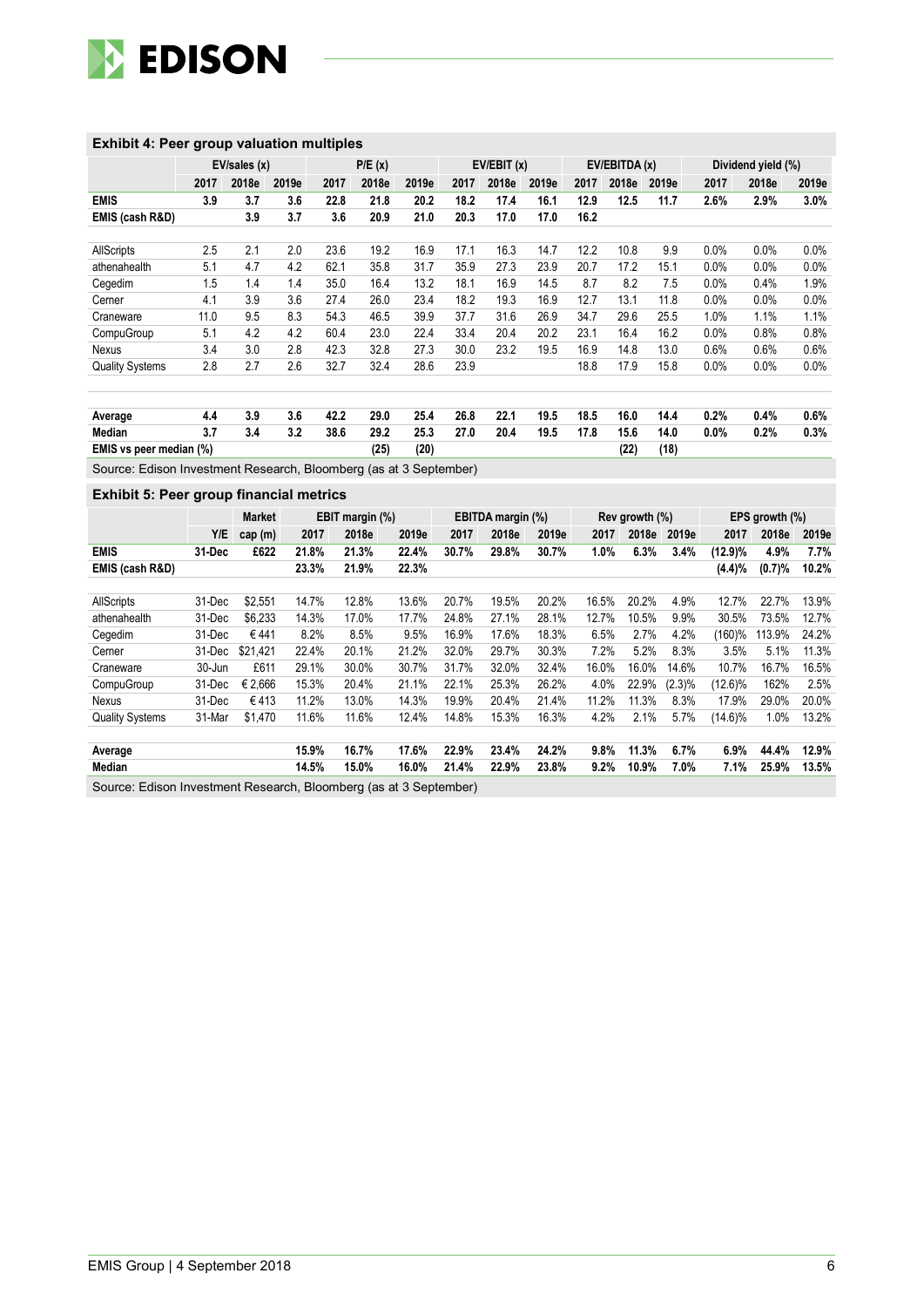

#### **Exhibit 6: Financial summary**

| £'000s                                                           | 2014      | 2015      | 2016      | 2017      | 2018e     | 2019e     | 2020e     |
|------------------------------------------------------------------|-----------|-----------|-----------|-----------|-----------|-----------|-----------|
| Year end 31 December                                             |           |           |           |           |           |           |           |
| <b>PROFIT &amp; LOSS</b>                                         |           |           |           |           |           |           |           |
| Revenue                                                          | 137,639   | 155,898   | 158,712   | 160,354   | 170,420   | 176,280   | 183,644   |
| Cost of Sales                                                    | (12, 782) | (12, 955) | (14, 151) | (14, 674) | (15, 934) | (16, 870) | (17, 832) |
| Gross Profit                                                     | 124,857   | 142,943   | 144,561   | 145,680   | 154,486   | 159,410   | 165,812   |
| <b>EBITDA</b>                                                    | 47,645    | 51,964    | 52,288    | 49,222    | 50,722    | 54,181    | 57,718    |
| Operating Profit (before amort. of acq. intang, SBP and except.) | 34,787    | 37,123    | 38,897    | 34,895    | 36,360    | 39,429    | 42,630    |
| EMIS adjusted operating profit                                   | 32,639    | 36,553    | 38,753    | 37,406    | 37,336    | 39,257    | 42,689    |
| Amortisation of acquired intangibles                             | (6, 269)  | (6, 509)  | (6,639)   | (6, 717)  | (6, 718)  | (6, 718)  | (6, 479)  |
| Exceptionals                                                     | 873       | (18,500)  | (6,714)   | (16,988)  | 0         | 0         | 0         |
| Share-based payments                                             | (270)     | (684)     | (473)     | (550)     | (1,000)   | (1,000)   | (1,000)   |
| <b>Operating Profit</b>                                          | 29,121    | 11,430    | 25,071    | 10,640    | 28,642    | 31,711    | 35,151    |
| Net Interest                                                     | (543)     | (449)     | (237)     | (299)     | (50)      | (300)     | (300)     |
| Profit Before Tax (norm)                                         | 34,206    | 36,625    | 39,159    | 35,192    | 36,946    | 39,765    | 42,966    |
| Profit Before Tax (FRS 3)                                        | 28,540    | 10,932    | 25,333    | 10,937    | 29,228    | 32,047    | 35,487    |
| Tax                                                              | (5,719)   | (5,558)   | (5,208)   | (2,074)   | (5, 583)  | (6, 409)  | (6, 742)  |
| Profit After Tax (norm)                                          | 27,617    | 29,801    | 32,175    | 27,989    | 29,557    | 31,812    | 34,802    |
| Profit After Tax (FRS3)                                          | 22,821    | 5,374     | 20,125    | 8,863     | 23,645    | 25,638    | 28,744    |
| Average Number of Shares Outstanding                             | 62.8      | 62.7      | 62.8      | 62.9      | 63.0      | 63.0      | 63.0      |
| (m)                                                              |           |           |           |           |           |           |           |
| EPS - normalised & diluted (p)                                   | 42.8      | 46.0      | 49.4      | 43.1      | 45.2      | 48.7      | 53.2      |
| EPS - EMIS adjusted & diluted (p)                                | 39.4      | 45.1      | 49.2      | 47.0      | 46.7      | 48.4      | 53.3      |
| EPS - FRS 3 (p)                                                  | 35.3      | 7.2       | 30.4      | 12.8      | 35.9      | 39.0      | 43.8      |
| Dividend (p)                                                     | 18.4      | 21.2      | 23.4      | 25.8      | 28.4      | 29.8      | 31.4      |
| Gross Margin (%)                                                 | 90.7%     | 91.7%     | 91.1%     | 90.8%     | 90.7%     | 90.4%     | 90.3%     |
| EBITDA Margin (%)                                                | 34.6%     | 33.3%     | 32.9%     | 30.7%     | 29.8%     | 30.7%     | 31.4%     |
| Operating Margin (before GW and except.)                         | 25.3%     | 23.8%     | 24.5%     | 21.8%     | 21.3%     | 22.4%     | 23.2%     |
| $(\% )$                                                          |           |           |           |           |           |           |           |
| <b>BALANCE SHEET</b>                                             |           |           |           |           |           |           |           |
| <b>Fixed Assets</b>                                              | 166,415   | 143,546   | 133,292   | 122,979   | 114,899   | 113,429   | 104,862   |
| Intangible Assets                                                | 139,397   | 121,383   | 110,953   | 100,844   | 91,764    | 83,844    | 75,927    |
| <b>Tangible Assets</b>                                           | 24,313    | 22,032    | 22,187    | 22,037    | 23,037    | 29,487    | 28,837    |
| Other fixed assets                                               | 2,705     | 131       | 152       | 98        | 98        | 98        | 98        |
| <b>Current Assets</b>                                            | 37,221    | 39,800    | 46,088    | 56,900    | 61,917    | 78,275    | 91,257    |
| Stocks                                                           | 1,550     | 1,206     | 1,815     | 1,633     | 1,633     | 1,633     | 1,633     |
| Debtors                                                          | 28,732    | 33,893    | 39,970    | 40,148    | 42,488    | 43,949    | 45,785    |
| Cash                                                             | 6,939     | 4,701     | 4,303     | 13,991    | 17,796    | 32,693    | 43,838    |
| <b>Current Liabilities</b>                                       | (67, 665) | (63, 819) | (56, 158) | (65, 131) | (57, 329) | (61,300)  | (63, 778) |
| Creditors                                                        | (54, 763) | (51, 960) | (51, 425) | (65, 131) | (57, 329) | (59, 300) | (61, 778) |
| Short term borrowings                                            | (12, 902) | (11, 859) | (4, 733)  | 0         | 0         | (2,000)   | (2,000)   |
| Long Term Liabilities                                            | (21,063)  | (12, 481) | (9,080)   | (6,734)   | (6, 827)  | (13, 109) | (7, 133)  |
| Long term borrowings                                             | (5,854)   | (1,951)   | 0         | 0         | 0         | (6,000)   | (4,000)   |
| Other long term liabilities                                      | (15, 209) | (10, 530) | (9,080)   | (6, 734)  | (6, 827)  | (7, 109)  | (3, 133)  |
| Net Assets                                                       | 114,908   | 107,046   | 114,142   | 108,014   | 112,659   | 117,294   | 125,208   |
| <b>CASH FLOW</b>                                                 |           |           |           |           |           |           |           |
| <b>Operating Cash Flow</b>                                       | 44,856    | 42,711    | 43,657    | 48,834    | 40,580    | 54,691    | 58,359    |
| Net Interest                                                     | (445)     | (422)     | (324)     | (356)     | 50        | (200)     | (200)     |
| Тах                                                              | (5,247)   | (6,896)   | (7,655)   | (8, 139)  | (6, 168)  | (7,671)   | (12, 140) |
| Capex                                                            | (15, 161) | (14, 058) | (12,084)  | (11, 342) | (13,000)  | (13,000)  | (13,000)  |
| Acquisitions/disposals                                           | (9,959)   | (4, 587)  | (1,790)   | 329       | 0         | 0         | 0         |
| Financing                                                        | (1,578)   | 492       | 881       | 571       | (500)     | (500)     | (500)     |
| Dividends                                                        | (10, 792) | (14, 532) | (14,006)  | (15, 476) | (17, 157) | (18, 424) | (19, 373) |
| Net Cash Flow                                                    | 1,674     | 2,708     | 8,679     | 14,421    | 3,805     | 14,897    | 13,146    |
| Opening net debt/(cash)                                          | 13,491    | 11,817    | 9,109     | 430       | (13,991)  | (17, 796) | (24, 693) |
| HP finance leases initiated                                      | 0         | 0         | 0         | 0         | 0         | (8,000)   | 0         |
| Other                                                            | 0         | 0         | 0         | 0         | 0         | 0         | 0         |
| Closing net debt/(cash)                                          | 11,817    | 9,109     | 430       | (13,991)  | (17, 796) | (24, 693) | (37, 838) |
|                                                                  |           |           |           |           |           |           |           |

Source: EMIS, Edison Investment Research